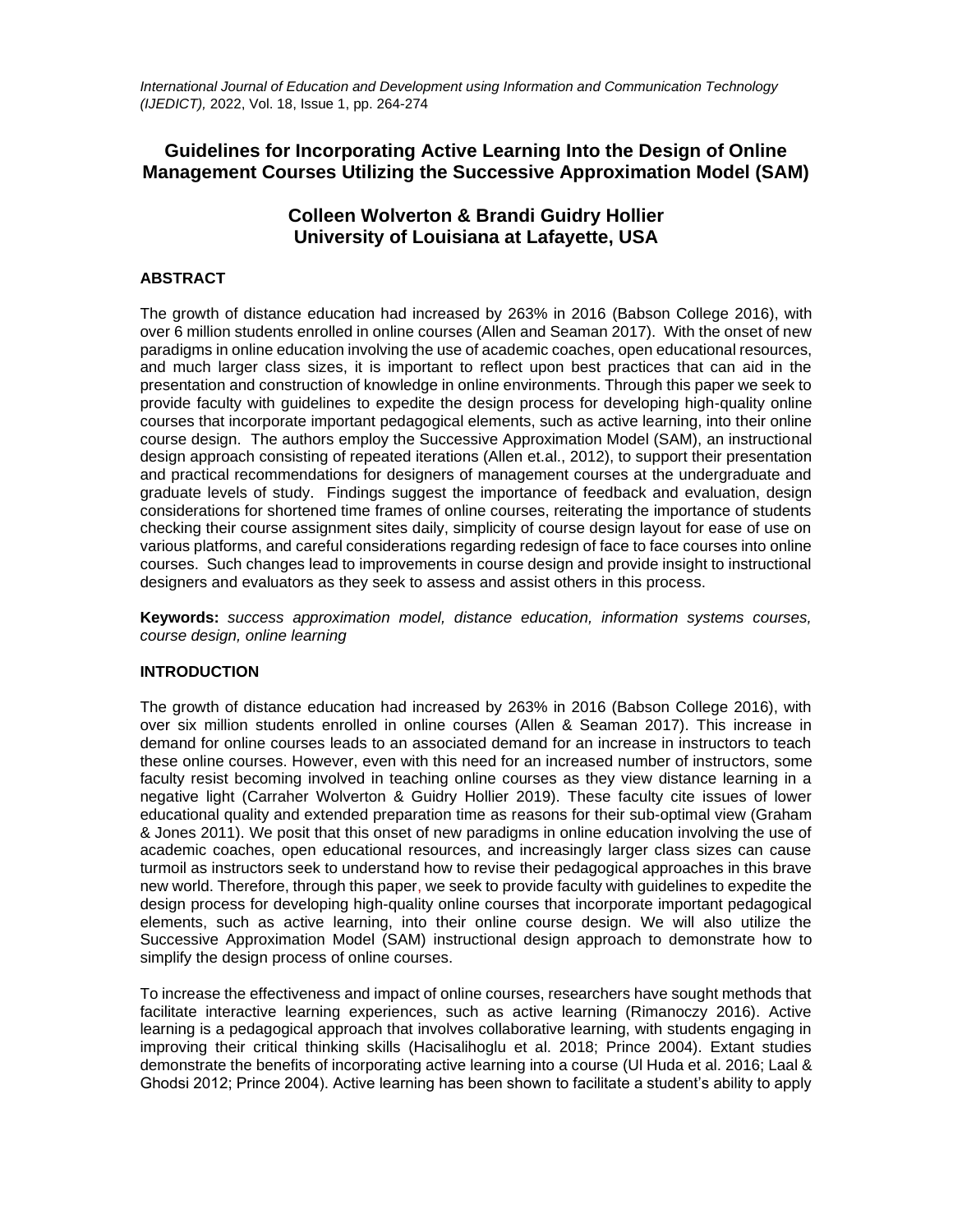knowledge and the development of independent learning skills (Sivan et al. 2000). Moreover, it produces interest in the curriculum (Ul Huda et al. 2016; Laal & Ghodsi 2012; Prince 2004) and has been found to prepare students for their future careers (Sivan et al. 2000). Although active learning is supported by strong evidence of efficacy in higher education courses, the costs associated with transforming instruction to incorporate active learning are often cited as a primary reason for not adopting active-learning instructional practices (Brewe et al. 2018). Therefore, we seek to provide guidelines that inherently integrate active learning elements into the design of an online course. We posit that if active learning is incorporated into the course from the design phase, then the benefits can be achieved with diminished difficulty.

Furthermore, the authors employ the Successive Approximation Model (SAM), an instructional design approach consisting of repeated iterations (Allen & Sites 2012). The premise of this agile approach is to create a continuous cycle of feedback and evaluation throughout the course design process, to facilitate the resolution of problems and identification of opportunities that may arise during the early stages of development. Such efforts can result in cost and time efficiencies (Allen & Sites 2012).

According to Topi (2019), instructors must be able to integrate rapidly changing management practices and technologies into their courses. Indeed, as the former U.S. Secretary of Education, Richard Riley, stated, "We are currently preparing students for jobs that don't yet exist, using technologies that haven't been invented, in order to solve problems, we don't even know are problems yet" (Justice 2010, p.35). Thus, just as organizations are struggling to keep up with the disruption of changing management practices and technologies (Cozzolino et al. 2018), we must also prepare our students by designing our courses in such a way that they are continuously being updated (Carraher Wolverton & Tanner 2019). Thus, we posit that the design methodology utilized in management education should support successive improvement iterations.

The purpose of this paper is to employ the Successive Approximation Model (SAM) to provide practical recommendations for designers of management courses who are increasingly asked to transition their courses into an eLearning environment. The design and development of management courses for online programmes is complex, as communicating management and other business-related course material can present a challenge in a distance learning course (Carraher Wolverton 2018; Schwarz & Zhu 2015). As the SAM is an agile approach to course development, it facilitates continuous improvement in the design of a course.

## **METHODOLOGY**

To collect data for this study, we selected the case study approach. "All case study research starts from the same compelling feature: the desire to derive (an) (up-)close or otherwise in depth understanding of a single or small number of cases 'set' in their real-world contexts" (Bromley & Dennis Basil 1986, p.1). We utilized the single case design (Yin 2018), selecting a university in the southeastern United States that had just implemented an online MBA programme. We administered qualitative surveys consisting of nine questions to the director of distance learning and three instructional designers for the university. We also obtained comments from students to triangulate the data. The convergence of the data collected from these qualitative surveys was utilized in conjunction with the SAM methodology to inform our discussion about recommendations for designing online management courses.

### **Successive Approximation Model (SAM)**

The Successive Approximation Model (SAM) was developed by Allen in 2012 as an instructional design method that represents an alternative to the traditional instructional design model of analysis, design, development, implementation, and evaluation (ADDIE). As the ADDIE approach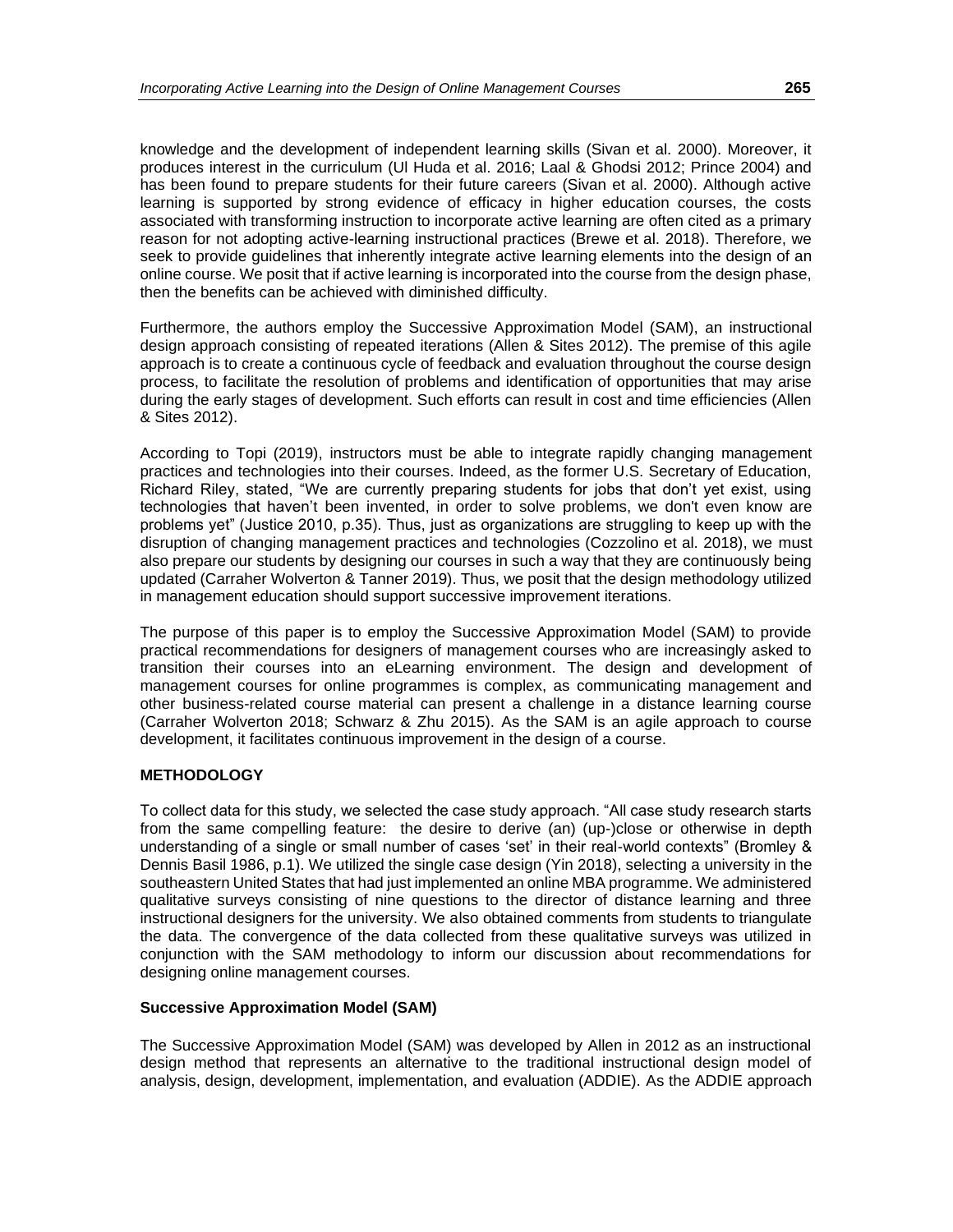is more of a waterfall methodology, the SAM is thought of more as an agile model to instructional design and course development.

With a specific focus on eLearning, the SAM model provides an advantage for business programmes that are working to meet the needs of the changing student population. With many students seeking flexible learning opportunities, online education has grown in popularity. The SAM model fosters creative instructional designs which fit within cost and time constraints.

**Key Finding**: Create a continuous cycle of feedback and evaluation throughout the course design process to facilitate the resolution of problems and identification of opportunities that may arise during the early stages of development.

#### *Preparation Phase*

The first step in the SAM process is to collect background information about the course that the instructor is designing. In this preparation phase, the instructor will gather information relating to their course (Allen & Sites 2012). This information can include the amount of time that the course will take for students to complete. For example, online programs often utilize a different calendar than face-to-face programmes. Some online programs will last seven or eight weeks rather than a traditional 15-week face-to-face programme. The instructor will also want to gather information relating to the classes that will be taken before their course in addition to any courses that have their course as a substitute.

**Key Finding**: As courses in online programmes often have a shortened time frame for offer, instructors will need to redesign their courses for this new format. We recommend this as an opportunity to update and streamline the course for this new audience of students. Unlike traditional students, students in online programmes are often working full time and seek straight-forward presentation of course material.

#### *Iterative Design Phase*

#### *Design*

The next step in the SAM process involves moving from the preparation phase to the iterative design phase. In the iterative design phase, the instructor will begin by developing an initial design of their course (Allen & Sites 2012). The authors recommend that the instructor begin with consideration of their face-to-face course; however, significant changes will be required to translate a face-to-face course into an online environment. Sugar et al. (2007) suggests that attempts to replicate and transfer the activities, interactions, and assignments in face-to-face learning environments to online learning settings presents many challenges and impossibilities. The National Education Association's Guide to Teaching Online Courses (n.d.) states the importance of adaptability in curriculum development and use of materials in online settings. Many factors need to be considered when developing an online course. For some of the students, this may be their first foray into a distance learning environment.

According to Banna et al. (2015) and Carraher Wolverton et al. (2020), engagement plays an important role in stimulating online learning today. Specifically, interactions with content, fellow classmates, and the course instructor can help students to become more active learners (Lear et al. 2010). More recently, Martin and Bollinger (2018) confirmed the importance of these interactions in online settings, with results revealing the particular importance of learner-to-instructor engagement. The findings of this study indicate that active learning can be enhanced through the interactive design and facilitation of online courses (Martin & Bolliger 2018). To promote active learning, strategies such as structured and guided online forum discussions (Martin & Bolliger 2018;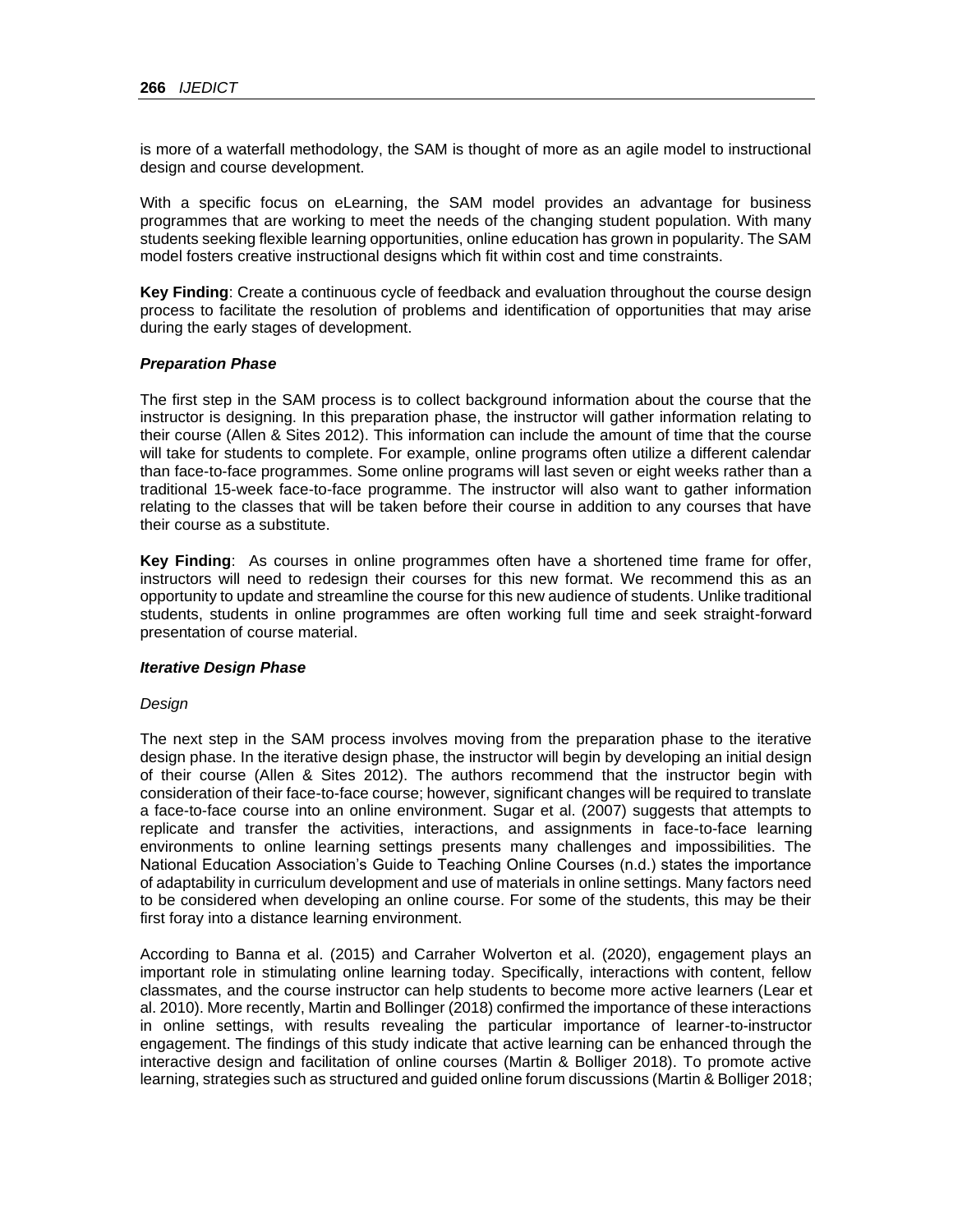Gokhale & Machina 2018), initial ice-breaking activities (Reeves et al. 2018; Watkins 2014), and regular communication via email from the instructor to students (Martin & Bolliger 2018; Ko & Rossen 2017), rate high in importance across various studies in this area. Student engagement is said to increase when structured and intentionally guided discussions are included in the online course design. This active learning strategy also leads to an increased understanding of the course content presented (Martin & Bolliger 2018). Further, according to the Center for Teaching Innovation at Cornell University (2019), ice-breaking activities help to build productive learning environments and assist students in establishing relationships with one another. Such interactive and meaningful experiences (Watkins 2014) serve to promote and initiate active learning in online settings.

It is recommended that the instructor access distance learning resources to assist in the development of online courses. For example, Quality Matters (QM) addresses assessment in measurement, learner interaction, and accessibility and usability in distance learning courses. Ensuring that a distance learning course meets the Quality Matters (QM) standards has been shown to improve student learning and engagement.

In reflecting on the role that the Office of Distance Learning plays in preparing faculty to design online courses, the distance learning director stated the following:

*The Office of Distance Learning provides professional development for faculty teaching online to support them in learning best practices about online course design and provide*  an opportunity for them to be an online student. After the initial training, instructional *designers support faculty in learning more about activities and tools they can incorporate in their online course through professional development workshops and individual consultations. Instructional designers are available to support faculty as they continue to update and improve their online course.* 

Further, the Office of Distance Learning recommends that:

…*faculty blueprint a course before they ever begin building the course, beginning with the learning objectives and aligning those to the assessments, learning activities, and materials*.

An instructional designer in the Office of Distance Learning at the university added:

*The design and development process can be overwhelming, especially when adding technology features. We often find the best approach is to focus on a few improvements or innovations at a time, build confidence with success, evaluate the results, and then expand on that. Just like building a house, you want to start with a proper foundation and supporting design. Planning ahead also helps avoid wasting development time and resources on content and activities that you might later decide to eliminate.*

**Key Finding**: Unlike traditional courses where students can be reminded about assignments each day, online students will need to learn to check their email and course assignment sites. We postulate that instructors should reinforce the training of this dependability skill, as it will prove to be valuable when the student graduates into the workforce. As the students learn to schedule and complete their work without many reminders in their online course, they are more likely to complete their work for their employer successfully and be productive in their future careers.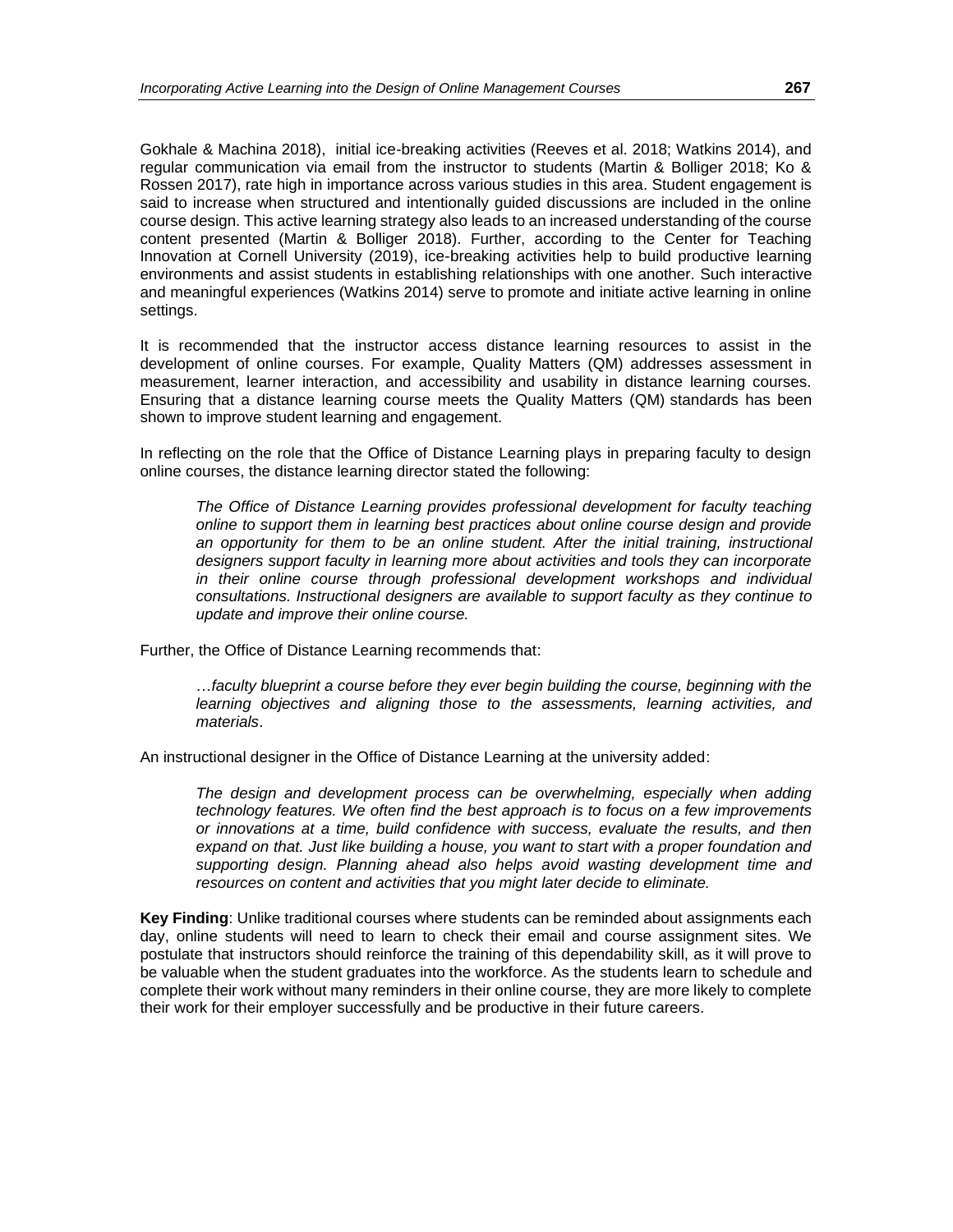#### *Prototype*

The designer should then move towards the prototype phase. In this step, the designer will transform their course design into a working prototype (Allen & Sites 2012). This typically takes the form of a course website, including online lectures, links, and graphics. The designer should incorporate all their ideas within the prototype, focusing on the specific needs of online students.

In preparing the prototype, the instructors at the university under study are provided with a suggested layout for their course. The director of distance learning provides this to:

*…give faculty a framework to build their content within. The layout also helps them to meet many of the Quality Matters standards in a design that is mobile-friendly. The layout allows students to more easily find things between courses in Moodle, especially in courses with a program that all use the layout, so students can focus their time and attention on the course content.* 

As a result, such consistencies can be beneficial to the designer and the students.

**Key Finding**: Online students often utilize mobile devices, so check the design of the site on both a computer and a smaller screen, such as a mobile phone. Keep the layout simple so that if students are checking the site on their phone during their work break, they will easily be able to locate their course material and assignments.

### *Evaluate*

After a prototype of a distance learning course is created, an instructor should have their course evaluated (Allen & Sites 2012). This evaluation should be completed by multiple entities. Some of the evaluators should be familiar with the subject matter, while other evaluators should focus on the design of the course. This evaluation tends to be formal, with a focus on providing helpful and actionable recommendations for the course designer.

After the instructor receives the recommendations from their evaluation, they should work on improving the design of their online course by implementing the recommendations of the evaluation team. Evaluation teams may identify areas where instructional designers may need to clarify instructions, simplify concepts, or expand discussions. As the feedback from the evaluation team should be helpful and actionable, the instructional designer should assess whether the recommended changes will provide increased engagement, learning, or clarity for the online student.

Quality assurance is vital to the success of online programmes. Quality Matters training and course evaluation processes (student and peer) are in place at the institution under study. Additionally, the importance of careful planning and ongoing evaluations help to ensure continuous quality improvement throughout the design and full development of the online course. The director of distance learning stated the following regarding the course evaluation process at the university:

*The course evaluation process is a peer-review process where faculty and instructional designers review a course design based on best practices outlined in the Quality Matters rubric. During the process, reviewers look at the course through the perspective of a student to see if they can easily find information, understand instructions, etc. After spending many hours working on a course design, a designer knows the course very well and may not notice things that are confusing to someone looking at the course for the first time.*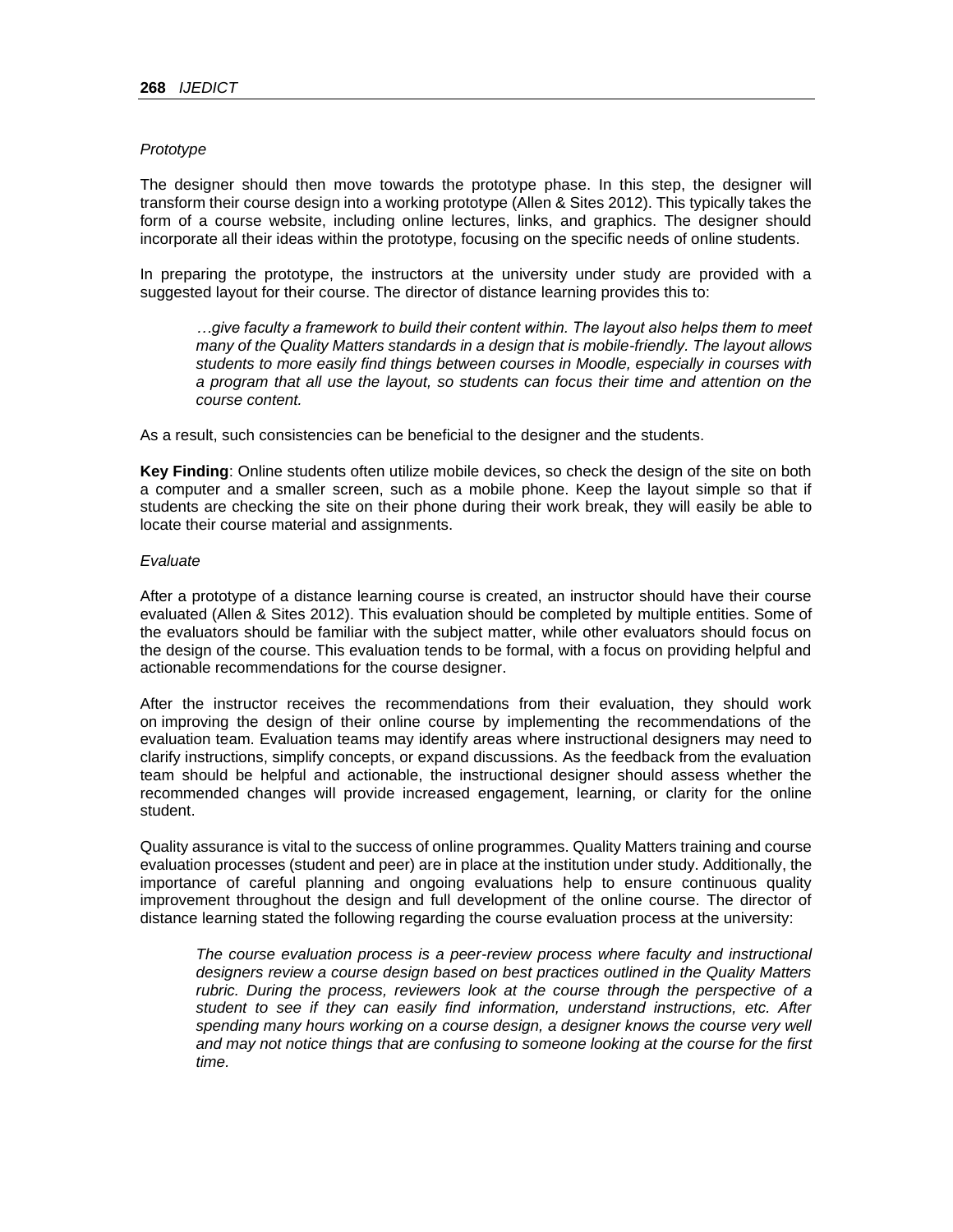Importantly, at times, the instructor may disagree with the recommendations from the evaluation team. In that case, the instructor should respond to the evaluation team who will assess the discrepancy, and together the instructor and the evaluation team should reconcile the issue.

In a further elaboration on the evaluation stage, an instructional designer at the university offered the following:

*The fresh perspectives offered by multiple external reviewers simulate the experience that students will have upon encountering course content for the first time. Also, faculty rarely get the opportunity to see another instructor's course, especially one outside of their discipline, so the peer review is a great chance to trade ideas and see alternate design approaches. One example was a nursing instructor who used VoiceThread to let students tell about their 'ah-ha moments' of when something from the course really inspired them. A reviewer from a science discipline saw that as a great innovation he could add to his course to get students sharing about their own inspirations.*

The iterative design phase is a continual process (Allen & Sites 2012). Therefore, there is a move from the evaluation phase back to the design phase, where the instructor will once again develop a prototype of their course.

**Key Finding**: A face-to-face course will have to be redesigned into an online course. Different elements are important for online students versus hybrid students. Using an iterative development phase, an instructor can utilize the feedback directly from the students (through verbal communications, email, assignment grades) to continuously reevaluate the design of the online course to meet the needs of the student.

The Successive Approximation Model phases - preparation, iterative design, and evaluation - are illustrated in Figure 1 below.



**Figure 1**: Successive Approximation Model: SAM 2 *Source: Allen and Sites (2012)*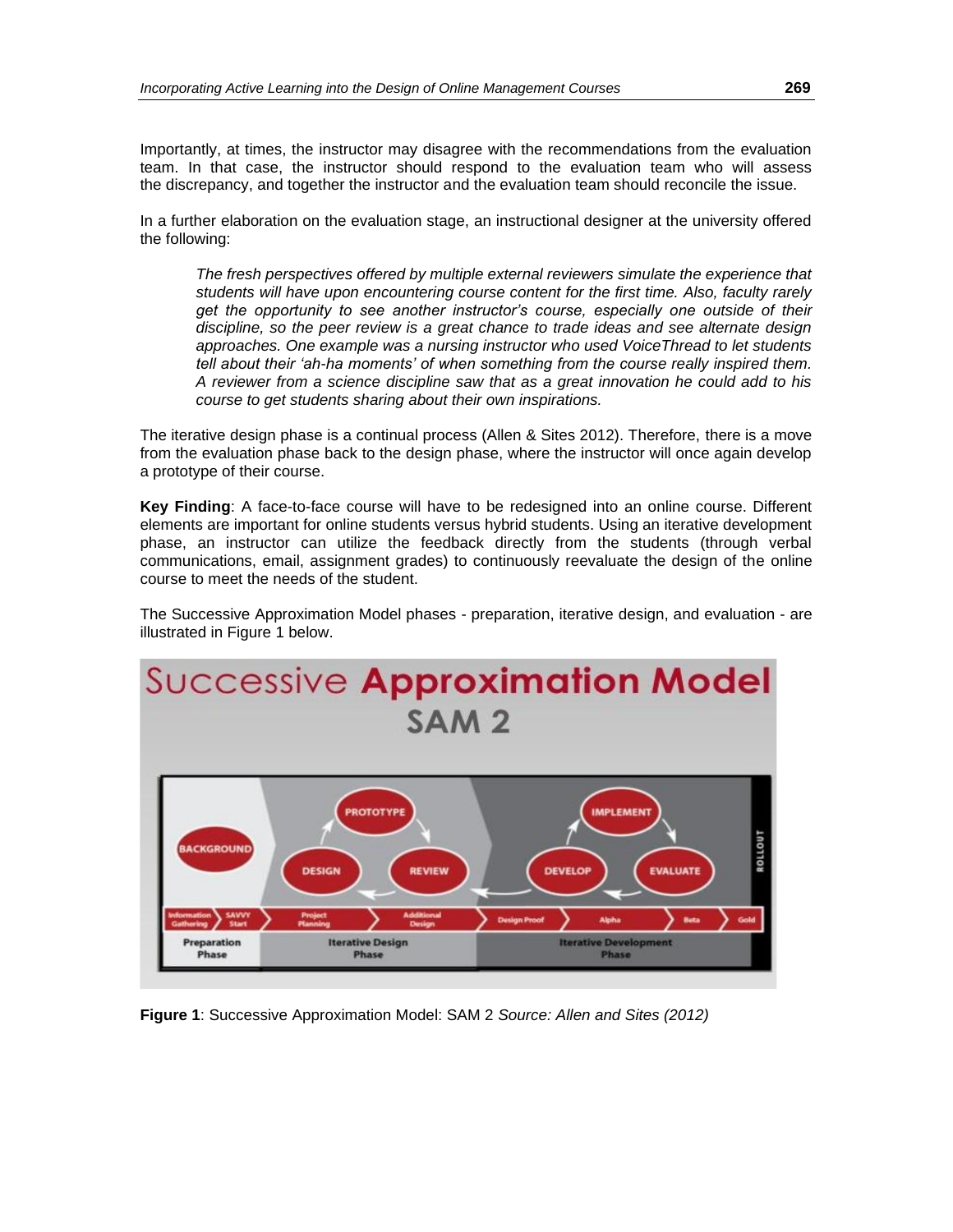## *Iterative Development Phase*

In the iterative development phase, the designer moves towards the development of their final course design. As the SAM methodology adopts a continuous improvement approach, the final phase can occur even after the first course is taught (Allen & Sites 2012). While the evaluation team well anticipates some student behaviors and student understandings, it is not possible to predict all issues that will occur in a distance learning course. This is true at the university under study, as changes to the course design and presentation of particularly difficult material were altered during the first offering of several of the online MBA courses. In speaking about the importance of iterative design processes, the director of distance learning stated the following:

*An iterative process allows more room for evaluation and changes throughout the process. This collaboration and feedback can ultimately yield a better design.*

#### *Evaluate*

At this time, the course instructor should be focused on student feedback, including student evaluations at the end of the semester. This feedback will provide the instructor with an evaluation of the clarity of the presentation of the material in addition to the level of cultivation of knowledge.

For example, when presenting a difficult concept in the course, an instructor can measure the level of understanding through feedback from the class. If the lecture and additional material posted in the course lead to student questions and low exam grades, then next semester, an instructor should select alternative or additional course material to supplement the existing material. The iterative design process enables multiple attempts until the feedback from the students can be the desired outcome of the course. For instance, in a graduate-level Health Care Administration course, a student stated that the course "really focused [her]" (personal communication, March 11, 2021) on her goal of becoming a hospital CEO one day. While this online course was not initially designed this way, utilizing the iterative design process, improvements were made after each term.

#### *Develop*

Therefore, in response to the evaluations, the instructor will continue to develop improvements to the course after it has been taught. The instructor will utilize evaluation information to develop improvements to the course.

#### *Implement*

The instructional designer will then implement those improvements within their course environment (Allen & Sites 2012). Those changes will be evaluated by the students taking the course. Thus, the course will continue to be improved, incorporating new information. This will be an iterative process of continuous improvement.

The authors posit that continuous improvement is especially important in management courses, particularly those related to the management of information systems, as the subject matter is constantly changing. Therefore, the iterative nature of the SAM methodology enables continuous improvement of distance learning courses, which is necessary in dynamic areas of study.

The design phase of the process and the associated steps are shown in Table 1 below.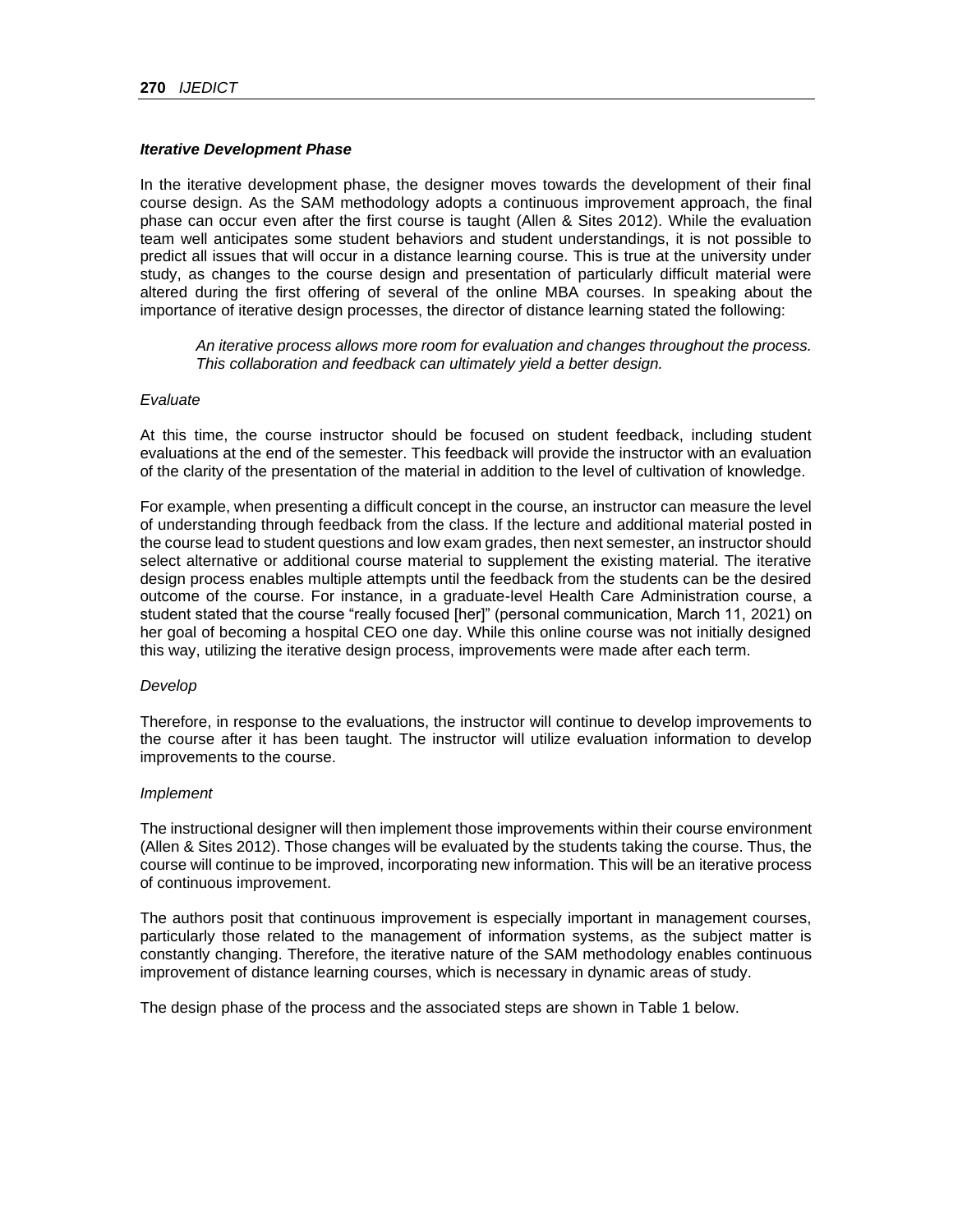| <b>SAM Step</b> | Important                                                                                                       |
|-----------------|-----------------------------------------------------------------------------------------------------------------|
| Background      | How long is the online course?<br>Are the prerequisites/co-requisites different than the traditional programme? |
| Design          | Which aspects of the course well need to be significantly altered when<br>transitioning to an online setting?   |
| Prototype       | What existing online content is available to deliver the course material<br>identified in the previous step?    |
| Review          | How is the course viewed by external reviewers?                                                                 |

*Table 1: Important Information for each Design Step*

## **CONCLUSION**

As the role of technology in education changes rapidly and the offering of fully online academic programmes and courses continues to grow, the need to update our courses in a timely manner is especially important in management courses. We posit that an iterative design method with a continuous improvement focus constitutes a desired factor when transferring face-to-face management courses into an online format. As continuous improvement constitutes a topic that a management instructor teaches, the application of it in designing their course will be more familiar. Furthermore, the focus on promoting active learning in the iterative design phase will help to encourage engagement, critical thinking, and interaction in the online course.

The involvement of instructional designers and evaluation teams in assessing newly designed courses in various stages is a critical part of the online course development process. This process aids in the identification of aspects of the design that may need improvement, and a careful plan is then devised to determine how to rectify any issues. Course developers and instructional designers can both benefit from this continuous improvement process. This leads to improvements in the current course design and provides insight to instructional designers and evaluators as they seek to assess and assist others in this process. Further, Khan et al. (2017) suggests that a thoughtful and deliberate course design process such as this is critical in promoting student engagement in online courses.

The successive approximation model provides a guideline for instructors who are increasingly being asked to design an online course. In addition, the best practices gained from our interviews with distance learning experts, the research findings about designing online courses, and the authors' substantial experience with developing such classes, triangulate to offer management instructors proven recommendations for designing online courses.

#### **REFERENCES**

- Allen, I. E. & Seaman, J. (2017), "*Distance learning compass: Distance education enrollment report 2017"*. Babson Survey Research Group, e-Literate, and WCET. Retrieved from C, Babson Park, MA.
- Allen, M. W. & Sites, R. (2012), "*Leaving ADDIE for SAM: An agile model for developing the best learning experiences"*, American Society for Training and Development, Danvers, MA.
- Babson College (2016), "Babson study: Distance education enrollment growth continues", *Babson College*. http://www.babson.edu/news-events/babson-news/Pages/2016-babsonreleases-2015-survey-of-online-learning.aspx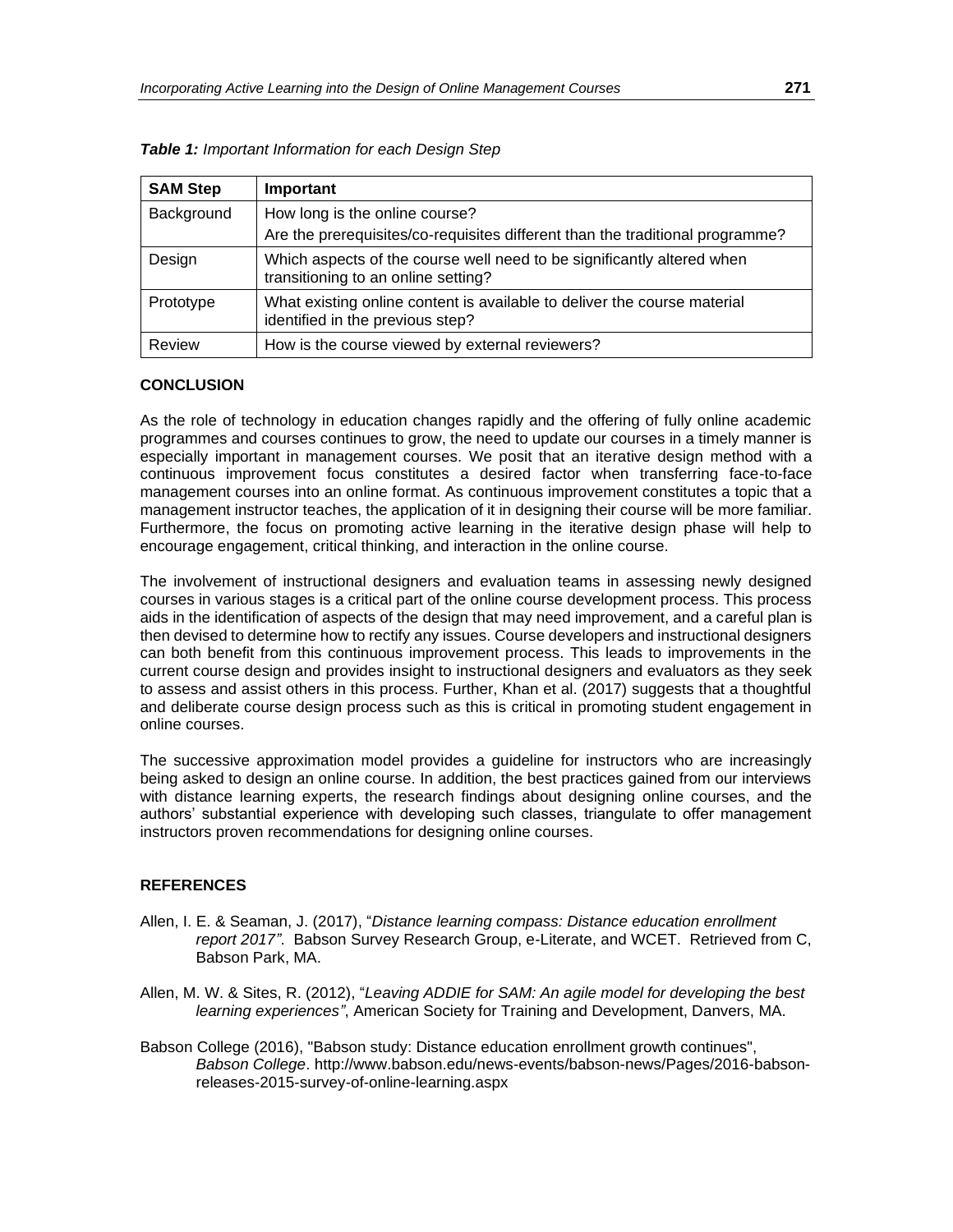- Banna, J., Grace Lin, M.-F., Stewart, M. & Fialkowski, M. K. (2015), "Interaction matters: Strategies to promote engaged learning in an online introductory nutrition course", *Journal of Online Learning and Teaching*, vol. 11, no. 2, pp. 249-261.
- Brewe, E., Dou, R. & Shand, R. (2018), "Costs of success: Financial implications of implementation of active learning in introductory physics courses for students and administrators", *Physical Review Physics Education Research*, vol. 14, no. 1, pp. 010109-1-010109-9.
- Bromley, D. B. & Dennis Basil, B. (1986), "*The case-study method in psychology and related disciplines"*, John Wiley & Sons
- Carraher Wolverton, C. (2018), "Utilizing synchronous discussions to create an engaged classroom in online executive education", *The International Journal of Management Education*, vol. 16, no. 2, pp. 239-244.
- Carraher Wolverton, C. & Guidry Hollier, B. N. (2019), "A minimalist design for distance learning", *International Journal of Educational Management*, vol. 33, no. 7, pp. 1457-1465.
- Carraher Wolverton, C., Guidry Hollier, B. N. & Lanier, P. A. (2020), "The impact of computer self efficacy on student engagement and group satisfaction in online business courses", *Electronic Journal of e-Learning*, vol. 18, no. 2, pp. 175‑188.
- Carraher Wolverton, C. & Tanner, J. (2019), "Teaching public speaking to business students in the digital age: Updating our methods", *International Journal of Education and Development using Information and Communication Technology*, vol. 15, no. 3, pp. 22- 33.
- Center for Teaching Innovation at Cornell University (2019), "Icebreakers", *Cornell University*. <https://teaching.cornell.edu/teaching-resources/building-inclusive-classrooms/icebreakers>
- Cozzolino, A., Verona, G. & Rothaermel, F. T. (2018), "Unpacking the disruption process: New technology, business models, and incumbent adaptation", *Journal of Management Studies*, vol. 55, no. 7, pp. 1166-1202.
- Gokhale, A. & Machina, K. (2018), "Guided online group discussion enhances student critical thinking skills", *International Journal on E-Learning*, vol. 17, no. 2, pp. 157-173.
- Graham, C. M. & Jones, N. (2011), "Cognitive dissonance theory and distance education: Faculty perceptions on the efficacy of and resistance to distance education", *International Journal of Business, Humanities and Technology*, vol. 1, no. 2, pp. 212-227.
- Hacisalihoglu, G., Stephens, D., Johnson, L. & Edington, M. (2018), "The use of an active learning approach in a SCALE-UP learning space improves academic performance in undergraduate General Biology", *PLOS ONE*, vol. 13, no. 5, pp. e0197916.
- Justice, I. (2010), *EPowerment: Achieving empowerment in the E world*, iUniverse, New York; Bloomington.
- Khan, A., Egbue, O., Palkie, B. & Madden, J. (2017), "Active learning: Engaging students to maximize learning in an online course", *Electronic Journal of E-Learning*, vol. 15, no. 2, pp. 107‑115.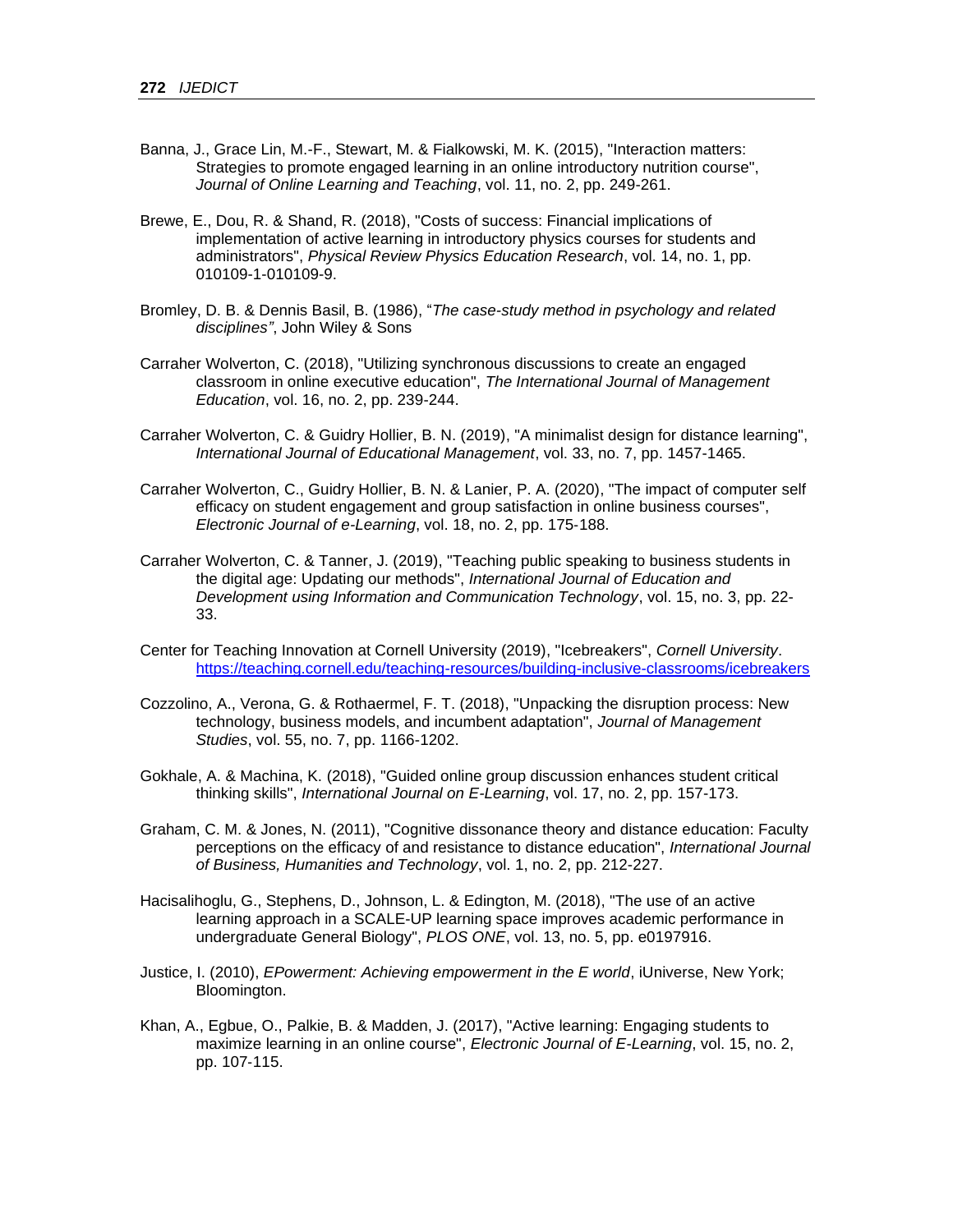- Ko, S. & Rossen, S. (2017), *Teaching online: A practical guide* (3rd ed.), Routledge, New York, NY.
- Laal, M. & Ghodsi, S. M. (2012). "Benefits of collaborative learning", *Procedia - Social and Behavioral Sciences*, vol. 31, no., pp. 486-490.
- Lear, J. L., Ansorge, C. & Steckelberg, A. (2010), "Interactivity/community process model for the online education environment", *Journal of Online Learning and Teaching*, vol. 6, no. 1, pp. 71-77.
- Martin, F. & Bolliger, D. U. (2018), "Engagement matters: Student perceptions on the importance of engagement strategies in the online learning environment", *Online Learning*, vol. 22, no. 1, pp. 205-222.
- National Education Association (n.d.). *Guide to teaching online courses*, National Education Association, Washington, DC.
- Prince, M. (2004), "Does active learning work? A review of the research", *Journal of Engineering Education*, vol. 93, no. 3, pp. 223-231.
- Reeves, J. L., Karp, J., Mendez, G., Veloso, E., McDermot, M., Borror, J. & Capo, B. H. (2018), "Developing and implementing an online course framework", *FDLA Journal*, vol. 3, no. Article 12, pp. 1-10.
- Rimanoczy, I. (2016), *Stop teaching: Principles and practices for responsible management education*, Business Expert Press, New York, NY.
- Schwarz, C. & Zhu, Z. (2015), "The impact of student expectations in using instructional tools on student engagement: A look through the expectation disconfirmation theory lens", *Journal of Information Systems Education*, vol. 26, no. 1, pp. 47-58.
- Sivan, A., Leung, R. W., Woon, C.-c. & Kember, D. (2000), "An implementation of active learning and its effect on the quality of student learning", *Innovations in Education and Training International*, vol. 37, no. 4, pp. 381-389.
- Sugar, W., Martindale, T. & Crawley, F. E. (2007). "One professor's face-to-face teaching strategies while becoming an online instructor", *Quarterly Review of Distance Education*, vol. 8, no. 4, pp. 365-385.
- Topi, H. (2019). "Reflections on the current state and future of information systems education", *Journal of Information Systems Education*, vol. 30, no. 1, pp. 1-9.
- Ul Huda, S., Ali, T. S., Nanji, K. & Cassum, S. (2016)., "Perceptions of undergraduate nursing students regarding active learning strategies, and benefits of active learning", *International Journal of Nursing Education*, vol. 8, no. 4, pp. 193-199.
- Watkins, R. (2014), "Developing e-learning activities", *Distance Learning*, vol. 11, no. 4, pp. 62- 70.